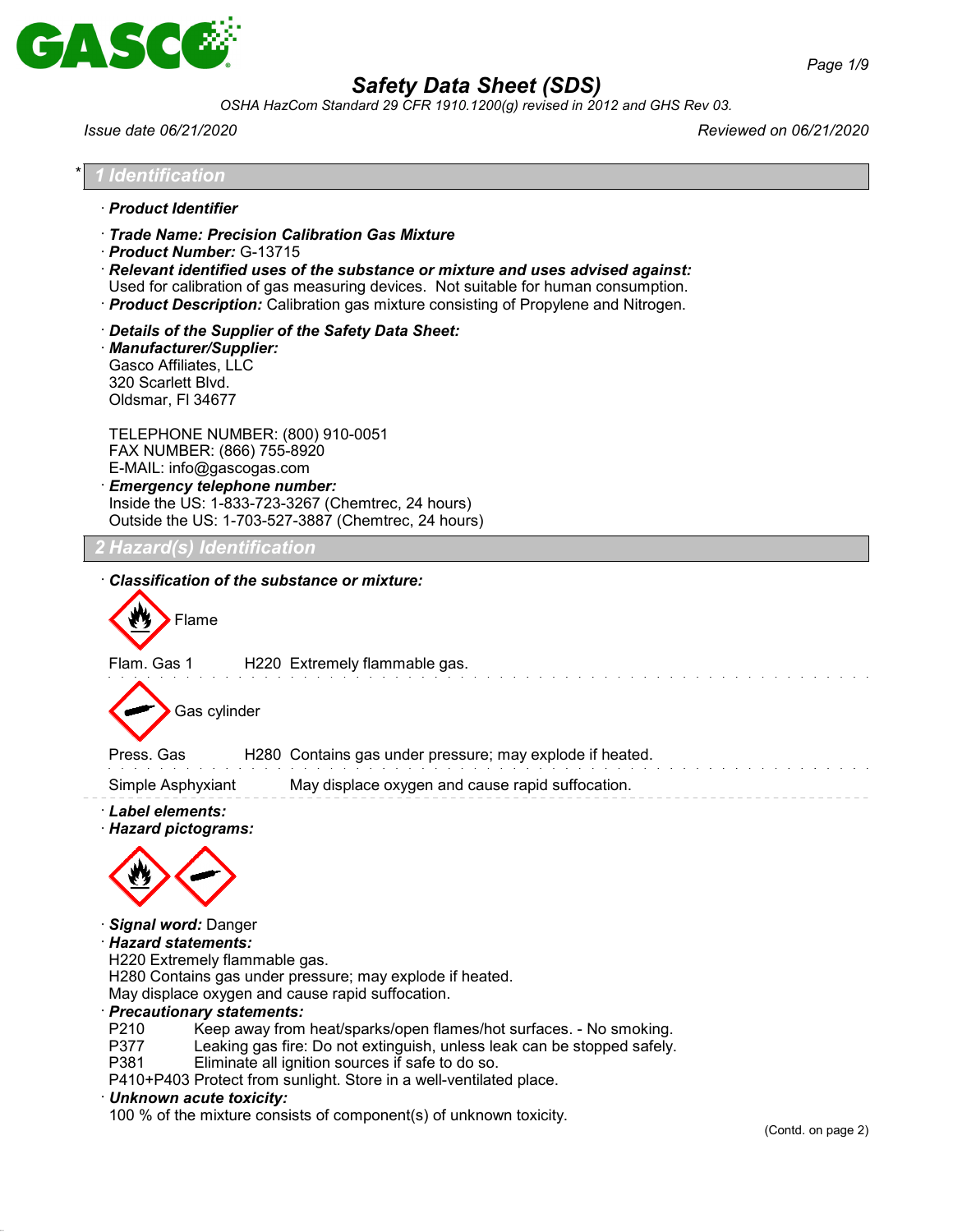*OSHA HazCom Standard 29 CFR 1910.1200(g) revised in 2012 and GHS Rev 03.*

*Issue date 06/21/2020 Reviewed on 06/21/2020*

#### *Trade Name: Precision Calibration Gas Mixture*



· *NFPA ratings (scale 0 - 4)*

0 4  $\overline{0}$  $Health = 0$ Fire  $= 4$  $Reactivity = 0$ 

· *HMIS-ratings (scale 0 - 4)*

 HEALTH FIRE REACTIVITY  $\boxed{0}$  Physical Hazard = 0 0 4 Health  $= 0$ Fire  $= 4$ 

· *Hazard(s) not otherwise classified (HNOC):* None known

## *3 Composition/Information on Ingredients*

#### · *Chemical characterization: Mixtures*

· *Description:* Mixture of substances listed below with non-hazardous additions.

| · Dangerous Components:             |           |                                                |             |  |
|-------------------------------------|-----------|------------------------------------------------|-------------|--|
| CAS: 7727-37-9<br>RTECS: QW 9700000 | Nitrogen  | $\Diamond$ Press. Gas, H280; Simple Asphyxiant | 94-95.8%    |  |
| CAS: 115-07-1<br>RTECS: UC 6740000  | Propylene |                                                | $4.2 - 6\%$ |  |
| 4 First-Aid Measures                |           |                                                |             |  |

#### · *Description of first aid measures*

#### · *After inhalation:*

Generally the product does not irritate with inhalation.

Supply fresh air. If required, provide artificial respiration. Consult doctor if symptoms persist.

In case of unconsciousness place patient stably in the side position for transportation.

#### · *After skin contact:*

Generally, the product does not irritate the skin.

In cases of contact with liquified material, frostbite may occur. Immerse frostbite in cool-warm water and seek medical attention.

Wash with soap and water.

If skin irritation occurs, consult a doctor.

## · *After eye contact:*

Not anticipated under normal use.

Rinse opened eye for several minutes under running water. If symptoms persist, consult a doctor.

#### · *After swallowing:*

Not a normal route of entry.

If swallowed and symptoms occur, consult a doctor.

- · *Information for doctor*
- · *Most important symptoms and effects, both acute and delayed:* No further relevant information available. · *Indication of any immediate medical attention and special treatment needed:*
- No further relevant information available.

## *5 Fire-Fighting Measures*

- · *Extinguishing media*
- · *Suitable extinguishing agents:*

Use fire fighting measures that suit the environment. Use water spray to cool fire-exposed containers.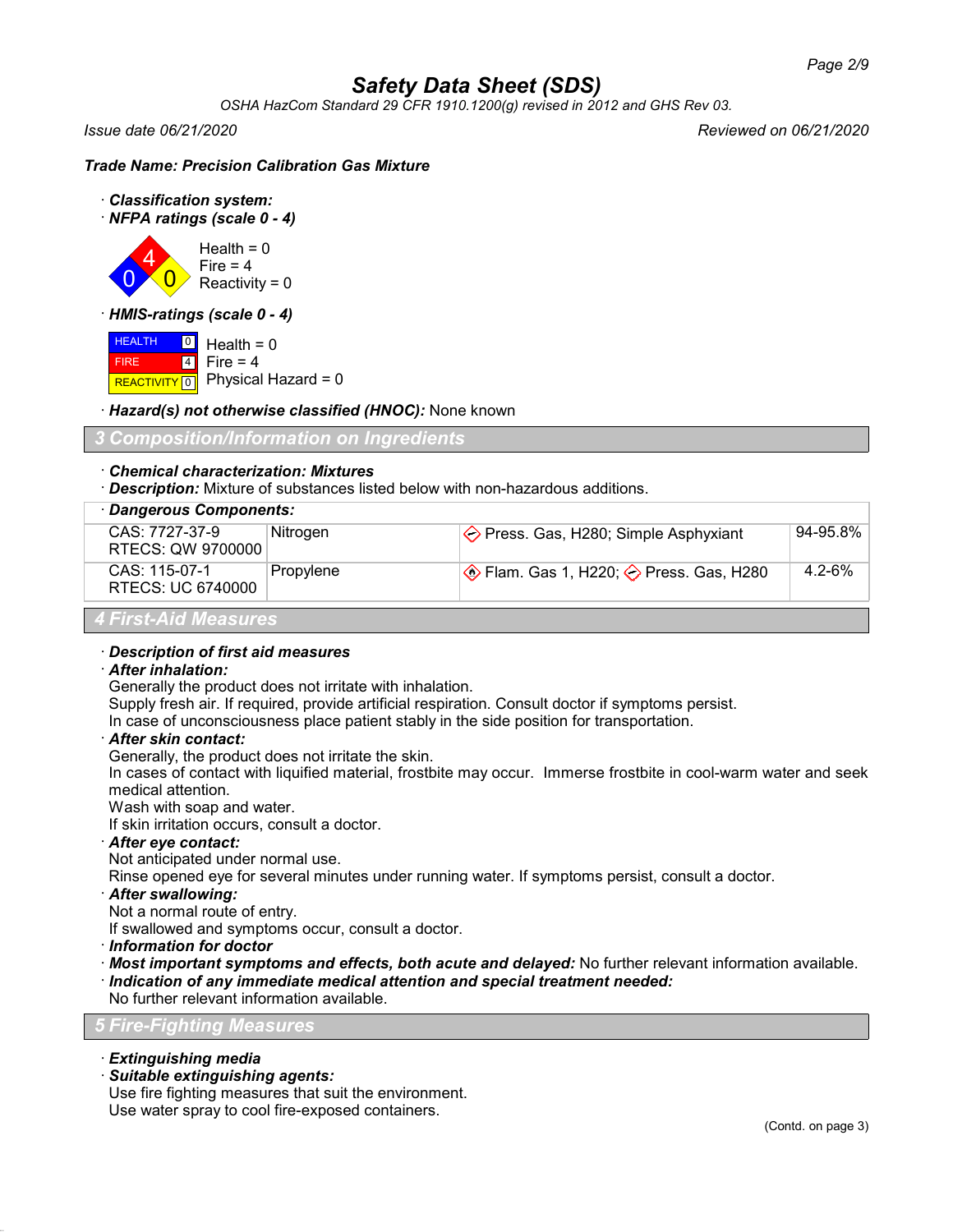*OSHA HazCom Standard 29 CFR 1910.1200(g) revised in 2012 and GHS Rev 03.*

*Issue date 06/21/2020 Reviewed on 06/21/2020*

## *Trade Name: Precision Calibration Gas Mixture*

- · *For safety reasons unsuitable extinguishing agents:* No further relevant information.
- · *Special hazards arising from the substance or mixture:*

Closed containers may explode when exposed to extreme heat.

If incinerated, product will releaset the following toxic fumes: Oxides of Carbon and Nitrogen (NOx).

· *Advice for firefighters*

Certain variations of this gas mixture are flammable. Containers, when involved in fire, may rupture or burst in the heat of the fire.

· *Special protective equipment for firefighters:*

As in any fire, wear self-contained breathing apparatus pressure-demand (NIOSH approved or equivalent) and full protective gear to prevent contact with skin and eyes.

*6 Accidental Release Measures*

· *Personal precautions, protective equipment and emergency procedures:*

Treat any fumes as toxic.

Keep away from ignition sources

Ensure adequate ventilation.

Keep people at a distance and stay upwind.

Wear protective equipment. Keep unprotected persons away.

In a confined area, NIOSH approved respiratory protection may be required.

· *Environmental precautions:* Inform authorities in case of gas release.

· *Methods and material for containment and cleaning up:*

Ensure adequate ventilation.

Dispose of the collected material according to regulations.

· *Reference to other sections:*

See Section 7 for information on safe handling.

See Section 8 for information on personal protection equipment.

See Section 13 for disposal information.

## *7 Handling and Storage*

## · *Handling*

## · *Precautions for safe handling:*

Ensure good ventilation/exhaustion at the workplace.

Be aware of any signs of dizziness or fatigue; exposures to fatal concentrations of this gas mixture could occur without any significant warning symptoms due to the potential for oxygen deficiency (simple asphyxiation). Do not attempt to adjust, repair or in any other way modify the cylinders containing this gas mixture. If there is a malfunction or another type of operational problem, contact nearest distributor immediately.

## · *Information about protection against explosions and fires:*

Pressurized container: protect from sunlight and do not expose to temperatures exceeding 50°C, i.e. electric lights. Do not pierce or burn, even after use.

Do not cut, grind or weld on container that contains or contained product.

Do not spray on a naked flame or any incandescent material.

Keep ignition sources away - Do not smoke.

Protect against electrostatic charges.

· *Conditions for safe storage, including any incompatibilities* Store away from strong oxidizing agents.

## · *Storage*

## · *Requirements to be met by storerooms and receptacles:*

## Store in a cool location.

Cylinders should be firmly secured to prevent falling or being knocked over. Cylinders must be protected from the environment, and preferably kept at room temperature. Cylinders should be stored in dry, well-ventilated areas, away from sources of heat, ignition, and direct sunlight. Protect cylinders against physical damage. Full and empty cylinders should be segregated. Use a "first-on, first-out" inventory system to prevent full containers from being stored for long periods of time.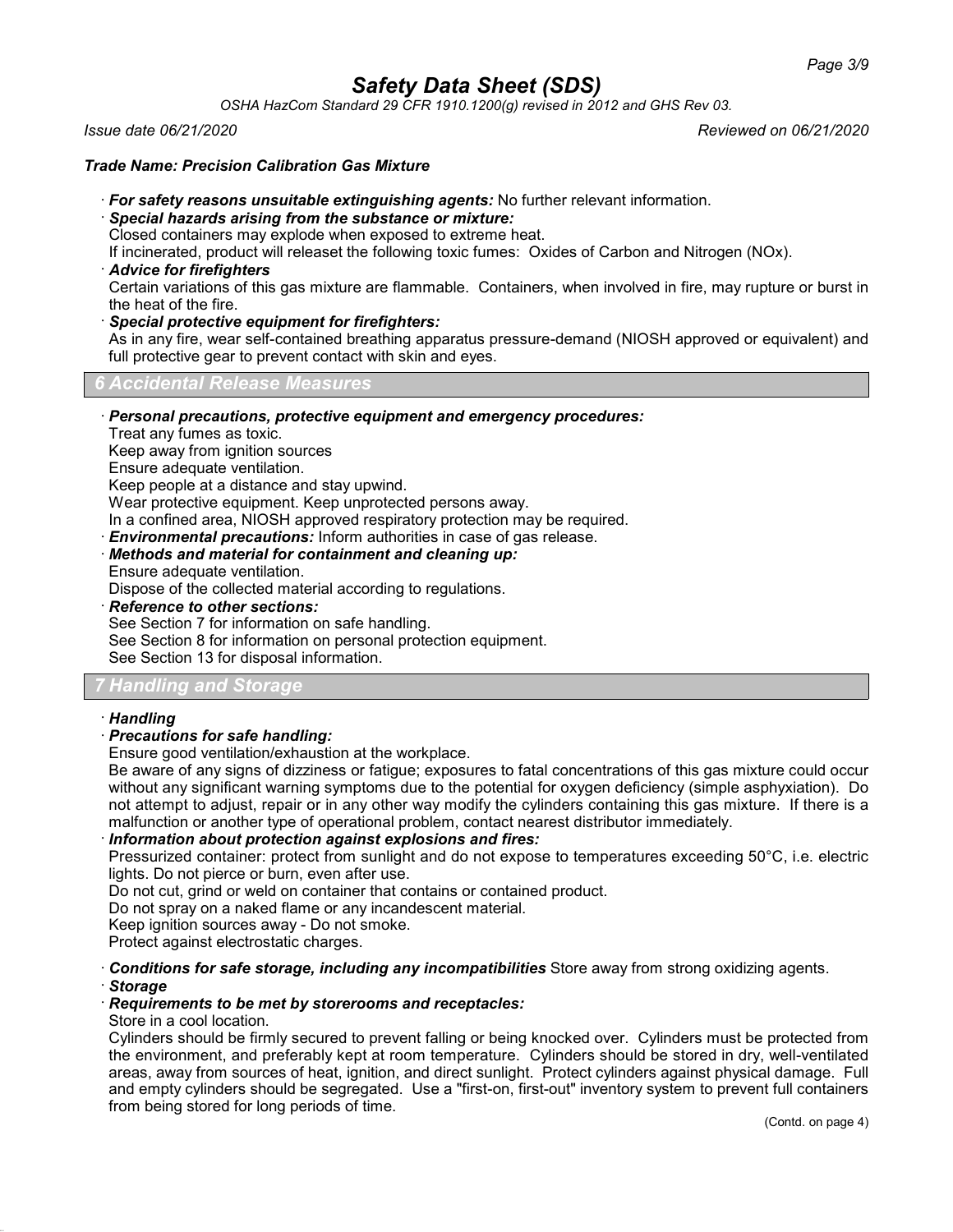*OSHA HazCom Standard 29 CFR 1910.1200(g) revised in 2012 and GHS Rev 03.*

*Issue date 06/21/2020 Reviewed on 06/21/2020*

#### *Trade Name: Precision Calibration Gas Mixture*

- · *Information about storage in one common storage facility:* Not required.
- · *Further information about storage conditions:* Store in cool, dry conditions in well sealed receptacles.
- · *Specific end use(s):* No further relevant information available.

*8 Exposure Controls/Personal Protection*

· *Additional information about design of technical systems:* No further data; see section 7.

#### · *Control parameters:*

All ventilation should be designed in accordance with OSHA standard (29 CFR 1910.94). Use mechanical (general) ventilation for storage areas. Use appropriate ventilation as required to keep Exposure Limits in Air below TLV & PEL limits.

#### · *Components with occupational exposure limits:*

## **7727-37-9 Nitrogen**

TLV withdrawn TLV, see App. F; simple asphyxiant

#### **115-07-1 Propylene**

TLV Long-term value: 860 mg/m<sup>3</sup>, 500 ppm

· *Additional information:* The lists that were valid during the creation of this SDS were used as basis.

- · *Exposure controls:*
- · *Personal protective equipment*
- · *General protective and hygienic measures:* Wash hands before breaks and at the end of work.
- · *Breathing equipment:*

Not necessary if room is well-ventilated.

In case of brief exposure or low pollution use respiratory filter device. In case of intensive or longer exposure, use respiratory protective device that is independent of circulating air.

- · *Protection of hands:* Not required.
- · *Eye protection:* Not necessary under normal conditions.

## *9 Physical and Chemical Properties*

## · *Information on basic physical and chemical properties*

| <b>General Information</b> |  |
|----------------------------|--|
| .                          |  |

| Appearance.<br>Form:<br>Color:<br>· Odor:<br>· Odor threshold:                                           | Gaseous<br>Clear, colorless<br>Odorless<br>Not determined. |
|----------------------------------------------------------------------------------------------------------|------------------------------------------------------------|
| · pH-value:                                                                                              | Not determined.                                            |
| <b>Change in condition</b><br><b>Melting point/Melting range:</b><br><b>Boiling point/Boiling range:</b> | Not determined.<br>Not determined.                         |
| · Flash point:                                                                                           | None                                                       |
| · Flammability (solid, gaseous):                                                                         | Not determined.                                            |
| · Decomposition temperature:                                                                             | Not determined.                                            |
| · Auto igniting:                                                                                         | Product is not self-igniting.                              |
| Danger of explosion:                                                                                     | Not determined.                                            |
| · Explosion limits:<br>Lower:                                                                            | Not determined.                                            |
|                                                                                                          |                                                            |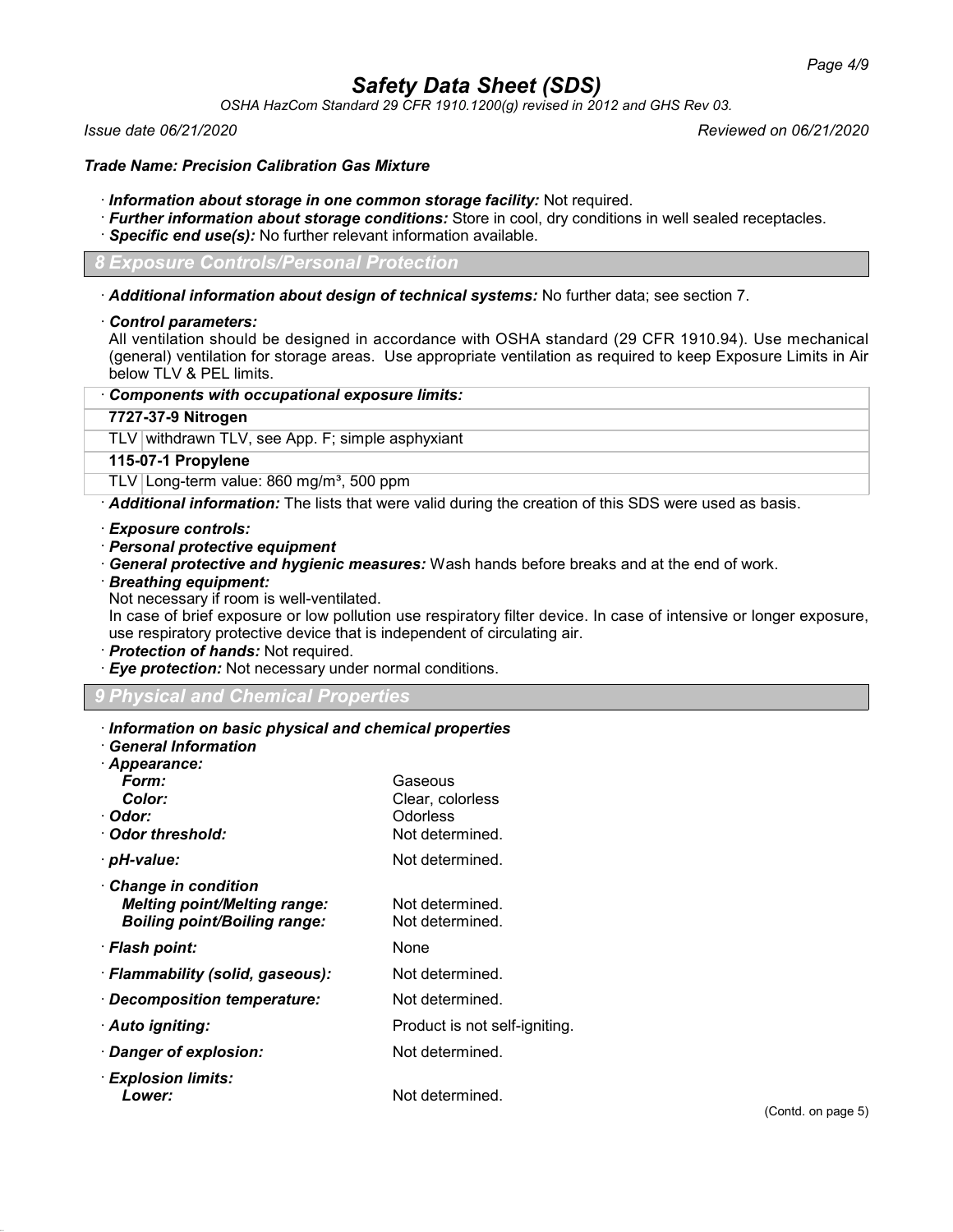*OSHA HazCom Standard 29 CFR 1910.1200(g) revised in 2012 and GHS Rev 03.*

*Issue date 06/21/2020 Reviewed on 06/21/2020*

#### *Trade Name: Precision Calibration Gas Mixture*

| Upper:                                                     | Not determined. |
|------------------------------------------------------------|-----------------|
| · Vapor pressure:                                          | Not determined. |
| · Density:                                                 |                 |
| <b>Relative density:</b>                                   | Not determined. |
| Vapor density:                                             | Not determined. |
| <b>Evaporation rate:</b>                                   | Not applicable. |
| · Solubility in / Miscibility with:                        |                 |
| Water:                                                     | Fully miscible. |
| · Partition coefficient (n-octanol/water): Not determined. |                 |
| · Viscosity:                                               |                 |
| Dynamic:                                                   | Not determined. |
| <b>Kinematic:</b>                                          | Not determined. |

· *Other information:* No further relevant information available.

#### *10 Stability and Reactivity*

- · *Reactivity:* No further relevant information available.
- · *Chemical stability:* Stable under normal conditions.
- · *Thermal decomposition / conditions to be avoided:* No decomposition if used according to specifications.
- · *Possibility of hazardous reactions:* No dangerous reactions known.
- · *Conditions to avoid:* No further relevant information available.
- · *Incompatible materials:* Strong oxidizing agents.
- · *Hazardous decomposition products:* Carbon Oxides and Nitrogen Oxides (NOx).

#### *11 Toxicological Information*

· *Information on toxicological effects:* The toxicity of this product is unknown.

- · *Acute toxicity:*
- · *LD/LC50 values that are relevant for classification:* No data available.
- · *Primary irritant effect:*
- · *On the skin:* No irritating effect.
- · *On the eye:* No irritating effect.
- · *Additional toxicological information:*
- · *Carcinogenic categories:*
- · *IARC (International Agency for Research on Cancer):*
- Group 1 Carcinogenic to humans

Group 2A - Probably carcinogenic to humans

Group 2B - Possibly carcinogenic to humans

- Group 3 Not classifiable as to its carcinogenicity to humans
- Group 4 Probably not carcinogenic to humans

115-07-1 Propylene 3

#### · *NTP (National Toxicology Program):*

None of the ingredients are listed.

#### · *OSHA-Ca (Occupational Safety & Health Administration):*

None of the ingredients are listed.

*12 Ecological Information*

· *Toxicity:* The hazards for the aquatic environment are unknown.

· *Aquatic toxicity:* No further relevant information available.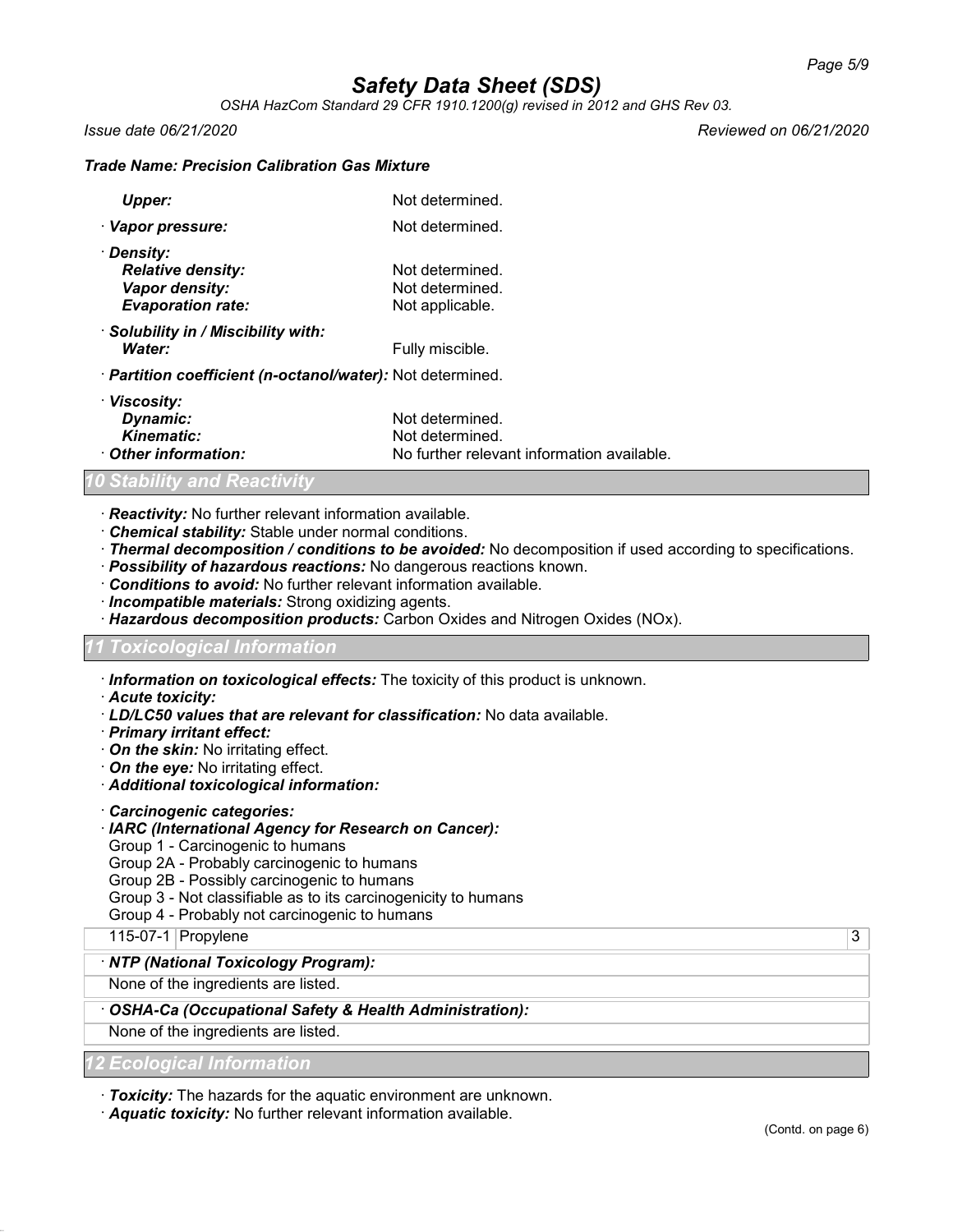*OSHA HazCom Standard 29 CFR 1910.1200(g) revised in 2012 and GHS Rev 03.*

*Issue date 06/21/2020 Reviewed on 06/21/2020*

## *Trade Name: Precision Calibration Gas Mixture*

- · *Persistence and degradability:* No further relevant information available.
- · *Behavior in environmental systems:*
- · *Bioaccumulative potential:* No further relevant information available.
- · *Mobility in soil:* No further relevant information available.
- · *Additional ecological information:*
- · *General notes:* Generally not hazardous for water.
- · *Results of PBT and vPvB assessment:*
- · *PBT:* Not applicable.
- · *vPvB:* Not applicable.
- · *Other adverse effects:* No further relevant information available.

## *13 Disposal Considerations*

· *Waste treatment methods*

#### · *Recommendation:*

Release all residual gas pressure in a well ventilated area. Verify the cylinder is completely empty (0 PSIG). Remove or cover any hazard labels. Return empty cylinder for recycling.

NOTE: Check with the local easte authority before placing any gas cylinder into waste container for pickup. GASCO encourages the consumer to return all cylinders.

· *Waste disposal key:* The U.S. EPA has not published waste disposal numbers for this product's components.

· *Uncleaned packaging*

· *Recommendation:* Return cylinder and unused product to supplier.

| <b>14 Transport Information</b>                                                                                                                             |                                                                                                                                     |
|-------------------------------------------------------------------------------------------------------------------------------------------------------------|-------------------------------------------------------------------------------------------------------------------------------------|
| · UN-Number:<br>· DOT, ADR/ADN, IMDG, IATA<br>· UN proper shipping name:<br>$\cdot$ DOT<br>· ADR/ADN<br>$\cdot$ IMDG, IATA<br>· Transport hazard class(es): | <b>UN1954</b><br>Compressed gas, flammable, n.o.s.<br>UN1954 Compressed gas, flammable, n.o.s.<br>COMPRESSED GAS, FLAMMABLE, N.O.S. |
| $\cdot$ DOT<br>LAMMABLE GA                                                                                                                                  |                                                                                                                                     |
| · Class:<br>· Label:                                                                                                                                        | 2.1<br>2.1                                                                                                                          |
| · ADR/ADN                                                                                                                                                   |                                                                                                                                     |
| · Class:<br>· Label:                                                                                                                                        | 2.11F<br>2.1<br>(Contd. on page 7)                                                                                                  |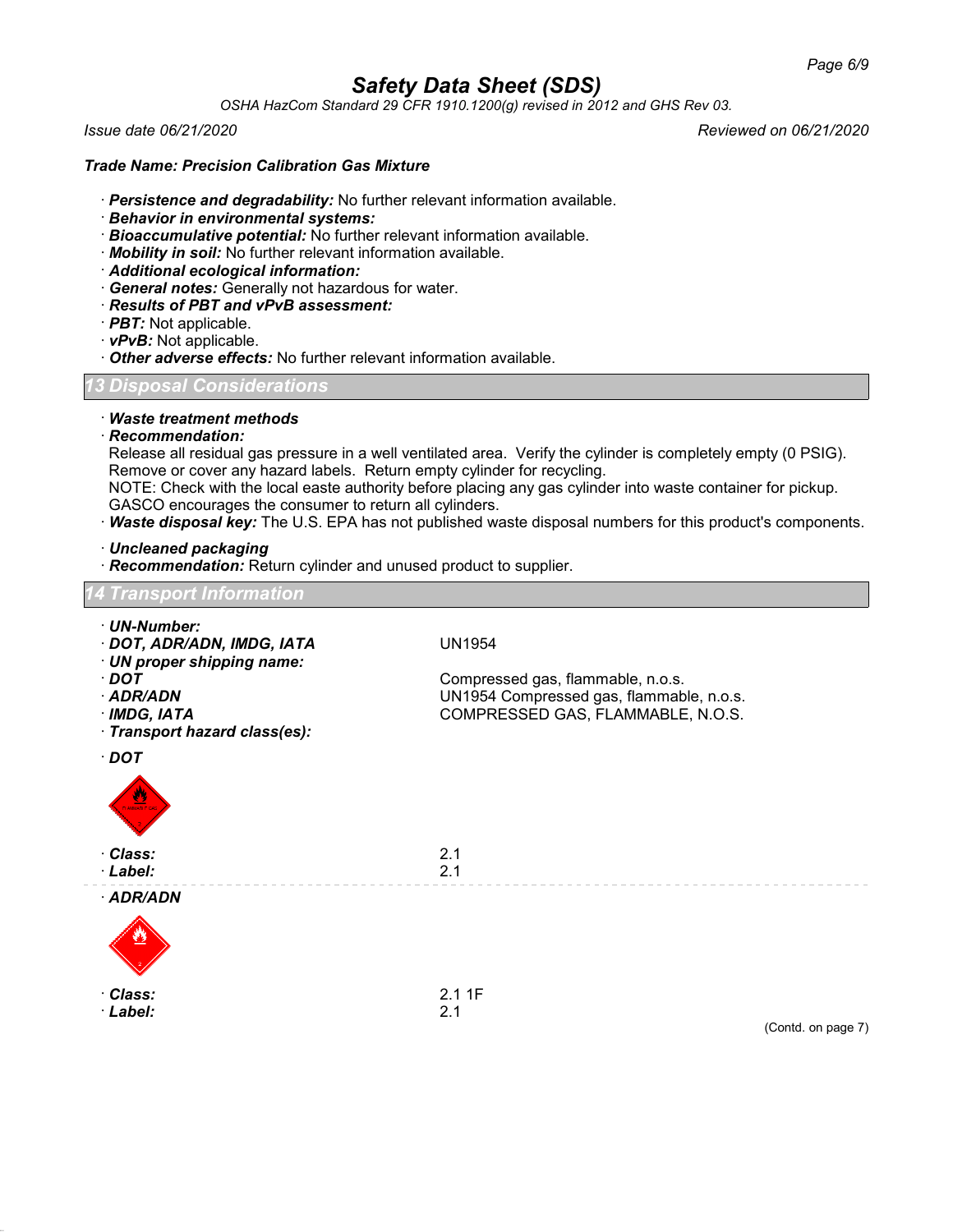*OSHA HazCom Standard 29 CFR 1910.1200(g) revised in 2012 and GHS Rev 03.*

*Issue date 06/21/2020 Reviewed on 06/21/2020*

## *Trade Name: Precision Calibration Gas Mixture*

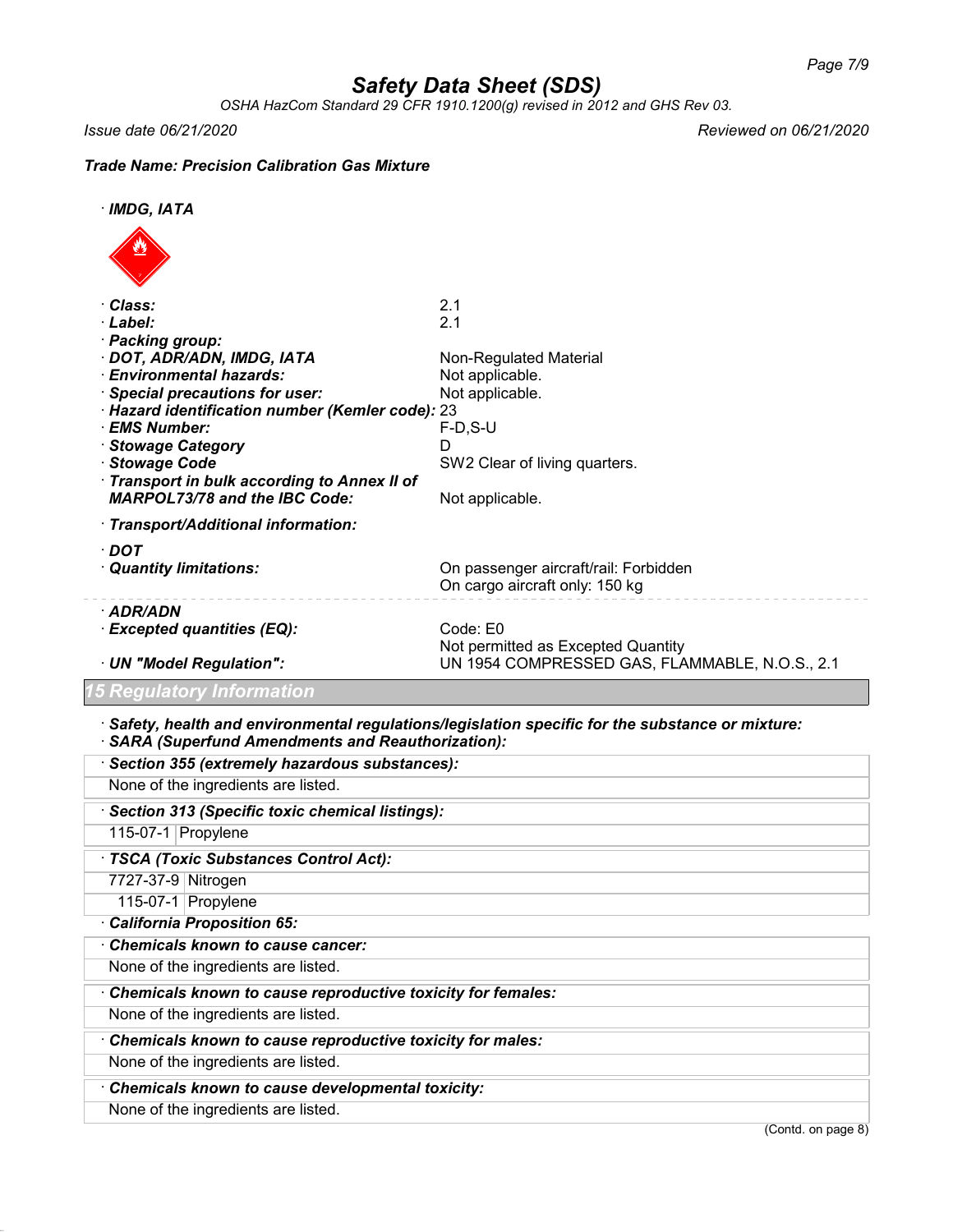*OSHA HazCom Standard 29 CFR 1910.1200(g) revised in 2012 and GHS Rev 03.*

*Issue date 06/21/2020 Reviewed on 06/21/2020*

## *Trade Name: Precision Calibration Gas Mixture*

#### · *Carcinogenic categories:*

· *EPA (Environmental Protection Agency):*

None of the ingredients are listed.

## · *TLV (Threshold Limit Value established by ACGIH):*

115-07-1 Propylene A4

## · *NIOSH-Ca (National Institute for Occupational Safety and Health):*

None of the ingredients are listed.

#### · *GHS label elements*

The product is classified and labeled according to the Globally Harmonized System (GHS).

· *Hazard pictograms:*



#### · *Signal word:* Danger

#### · *Hazard statements:*

H220 Extremely flammable gas.

H280 Contains gas under pressure; may explode if heated.

May displace oxygen and cause rapid suffocation.

#### · *Precautionary statements:*

P210 Keep away from heat/sparks/open flames/hot surfaces. - No smoking.

- P377 Leaking gas fire: Do not extinguish, unless leak can be stopped safely.<br>P381 Eliminate all ignition sources if safe to do so.
- Eliminate all ignition sources if safe to do so.

P410+P403 Protect from sunlight. Store in a well-ventilated place.

#### · *National regulations:*

None of the ingredients are listed.

· *Chemical safety assessment:* A Chemical Safety Assessment has not been carried out.

## *16 Other Information*

#### · *Relevant phrases:*

Gasco Affiliates, LLC, makes not express or implied warranties, guarantees or representations regarding the product of the information herein, including but not limited to any implied warranty or merchantability or fitness for use. Gasco Affilitates, LLC shall not be liable for any personal injury, property or other damages of any nature, whether compensatory, consequential, exemplary, or otherwise, resulting from any publication, use of reliance upon the information herein.

· *Date of last revision/ revision number:* 06/21/2020 / -

#### · *Abbreviations and acronyms:*

ADR: The European Agreement concerning the International Carriage of Dangerous Goods by Road

ADN: The European Agreement concerning the International Carriage of Dangerous Goods by Inland Waterways

IMDG: International Maritime Code for Dangerous Goods

DOT: US Department of Transportation

IATA: International Air Transport Association

ACGIH: American Conference of Governmental Industrial Hygienists

EINECS: European Inventory of Existing Commercial Chemical Substances

ELINCS: European List of Notified Chemical Substances

CAS: Chemical Abstracts Service (division of the American Chemical Society)

NFPA: National Fire Protection Association (USA)

HMIS: Hazardous Materials Identification System (USA)

LC50: Lethal concentration, 50 percent

PBT: Persistent, Bioaccumulative and Toxic

vPvB: very Persistent and very Bioaccumulative

LD50: Lethal dose, 50 percent